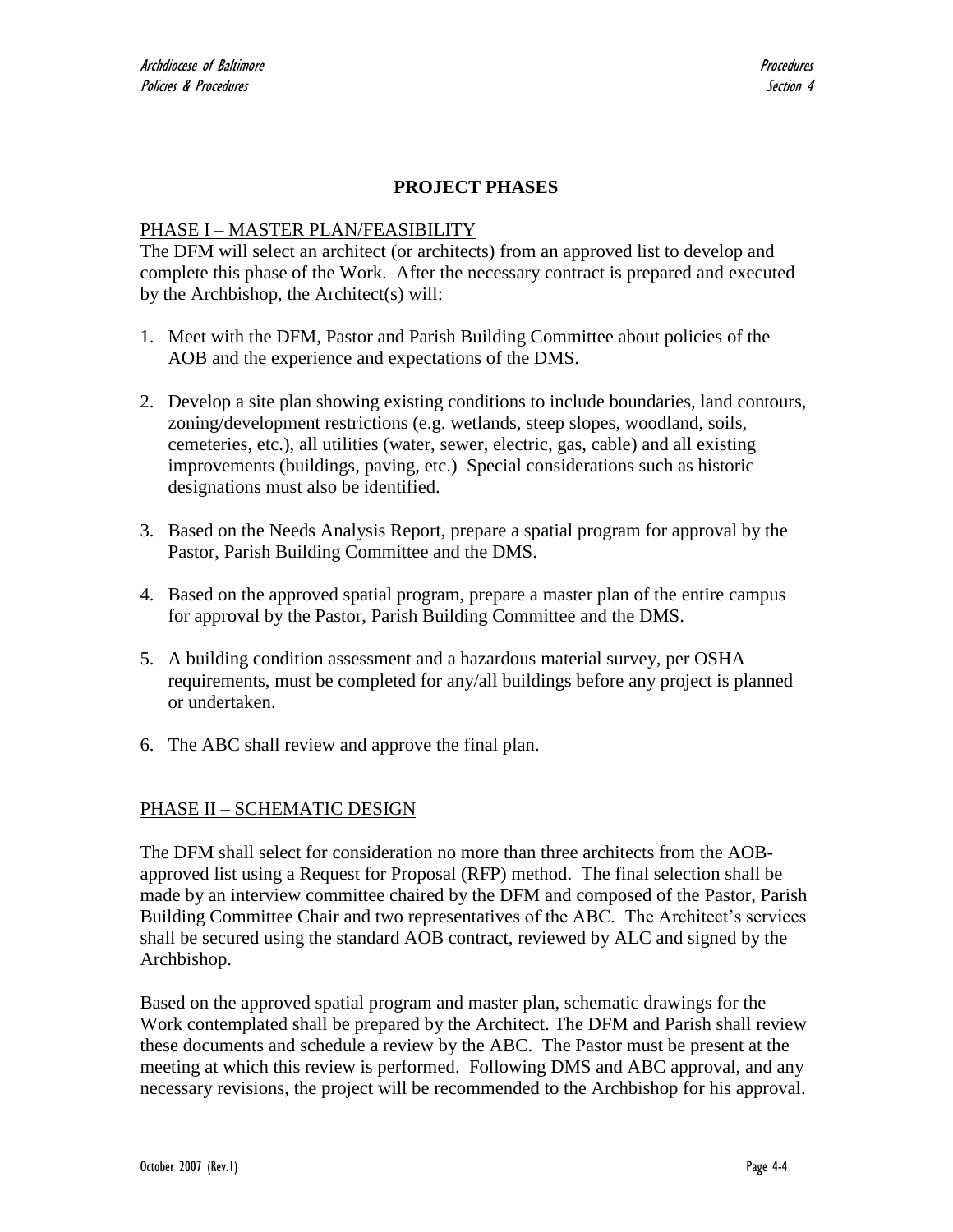Required deliverables for this phase of the Work are:

- 1. Design documents including the approved master plan, detailed site plan showing all existing conditions and restrictions, floor plans, and building elevations.
- 2. Project Cost Estimate Worksheet prepared by the DFM in consultation with the Parish and Architect. An approved contractor may be used for estimating construction costs at this time.

# PHASE III – DESIGN/DEVELOPMENT

Following approval by the Archbishop, the DFM shall prepare a contract for the design/development plans, construction documents, bid services, construction administration and project closeout by the Architect on a standard AIA form as modified by ALC, approved by the DFM and signed by the Archbishop. The Architect shall prepare design/development plans and an outline specification for the project.

These documents, together with a revised Project Cost Estimate, shall be submitted to the DFM for review and approval with the ABC in a meeting at the Catholic Center. The estimate must be obtained from a general contractor or professional estimator approved by the DFM. This estimate, together with the Capital Project Cash Budget Form, must be submitted to the DMS for approval. In the case of liturgical space, a color rendering or elevation of the interior is required. The rendering shall show such features as site lines, key liturgical furnishings and artwork elements (altar, tabernacle, crucifix, baptismal font, ambo, lectern, celebrant seating, altar server seating, gifts table, reredos screen, choir, stations of the cross, stained glass, etc.).

Required deliverables for this phase of the Work are:

- 1. Design documents including detailed site plan (existing and proposed), floor plans, building elevations, building sections, material/color selection board;
- 2. Preliminary mechanical, electrical, plumbing and structural plans;
- 3. Complete outline specifications; and
- 4. Revised Project Cost Estimate.

### PHASE IV – CONSTRUCTION DOCUMENTS

With DMS approval, the design/development plans shall be expanded into construction documents (working drawings and specifications).

At the time the construction documents are 50 percent complete, the DFM must have the estimates of TPC updated, and documents and estimate submitted to the DMS for approval. One set of the contract documents must be filed with the DFM for review.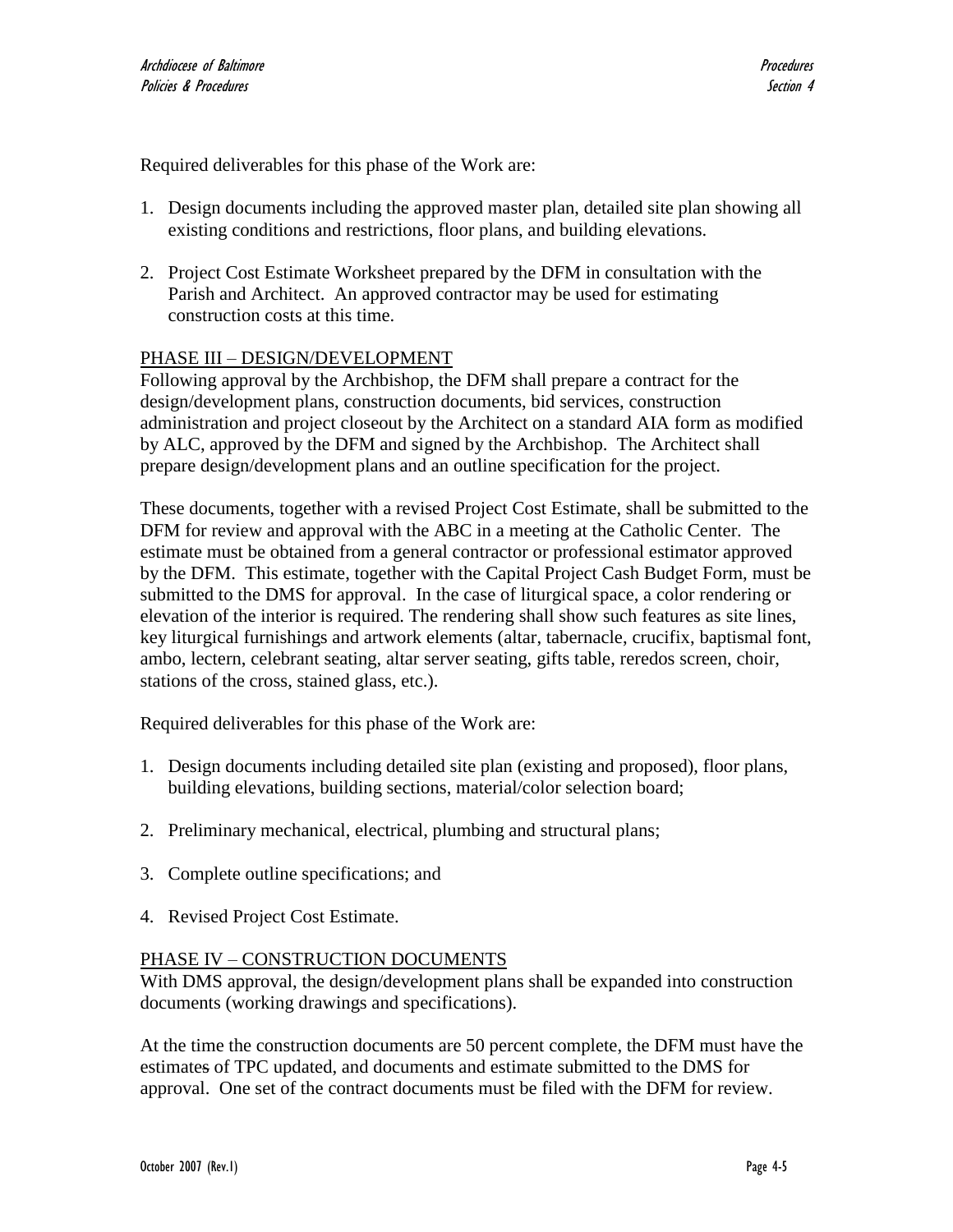Any changes identified during this review shall be forwarded to the Architect through the DFM for inclusion in the construction documents prior to soliciting bids.

The DFM shall identify not less than three bidders, who have agreed in advance to submit a bid if invited. The DFM will pre-qualify general contractors and certain principal trade contractors, (e.g. mechanical, electrical, masonry, roofing, etc.) for all Category I & IV projects. Contractors who are determined by the DMS to have discriminated in any way with respect to race, sex or national origin or to have failed to provide a living family wage reflective of the principles of social justice shall not be qualified to bid.

When the construction documents are 95 percent complete, the Architect shall submit a complete set of plans and specifications to the DFM for final review and approval prior to release for bids. Specifications shall include standard AOB General Conditions, Frontend Documents and form of contracts.

Trade packages shall include reference to any Corporate Purchasing Participants as identified by the DFM subject to the project requirements.

Construction Documents must include:

- 1. Statement of the right to accept/reject any and all bids;
- 2. AOB Standard General Conditions;
- 3. Statement of Owner's right to approve all principal subcontractors; and
- 4. Requirement for Bid-Bond equal to 5 percent of the Contractor's bid.

A pre-bid meeting shall be held by the DFM with the Architect and Parish for the benefit of all bidders to clarify the scope of work and answer any questions.

Contractors must furnish a Performance Bond and a Labor and Material Payment Bond in the total amount of the contract. The name of the bonding company must be submitted to the DFM and the Insurance Office for review and approval.

#### PHASE V – BIDDING

Bids shall be received and opened at the Parish, the School, the Catholic Center or other location approved by the DFM. Parishioners or related parties shall not bid on projects for their own Parish to avoid conflict of interest. Requests for exception must be submitted to and approved by the DMS.

The bids shall be evaluated by the DFM, Architect and Parish Project Team. The project shall be awarded to the lowest, qualified bidder. The ALC shall prepare for execution an agreement in quadruplicate using the appropriate amended AIA form for review and approval by the DFM.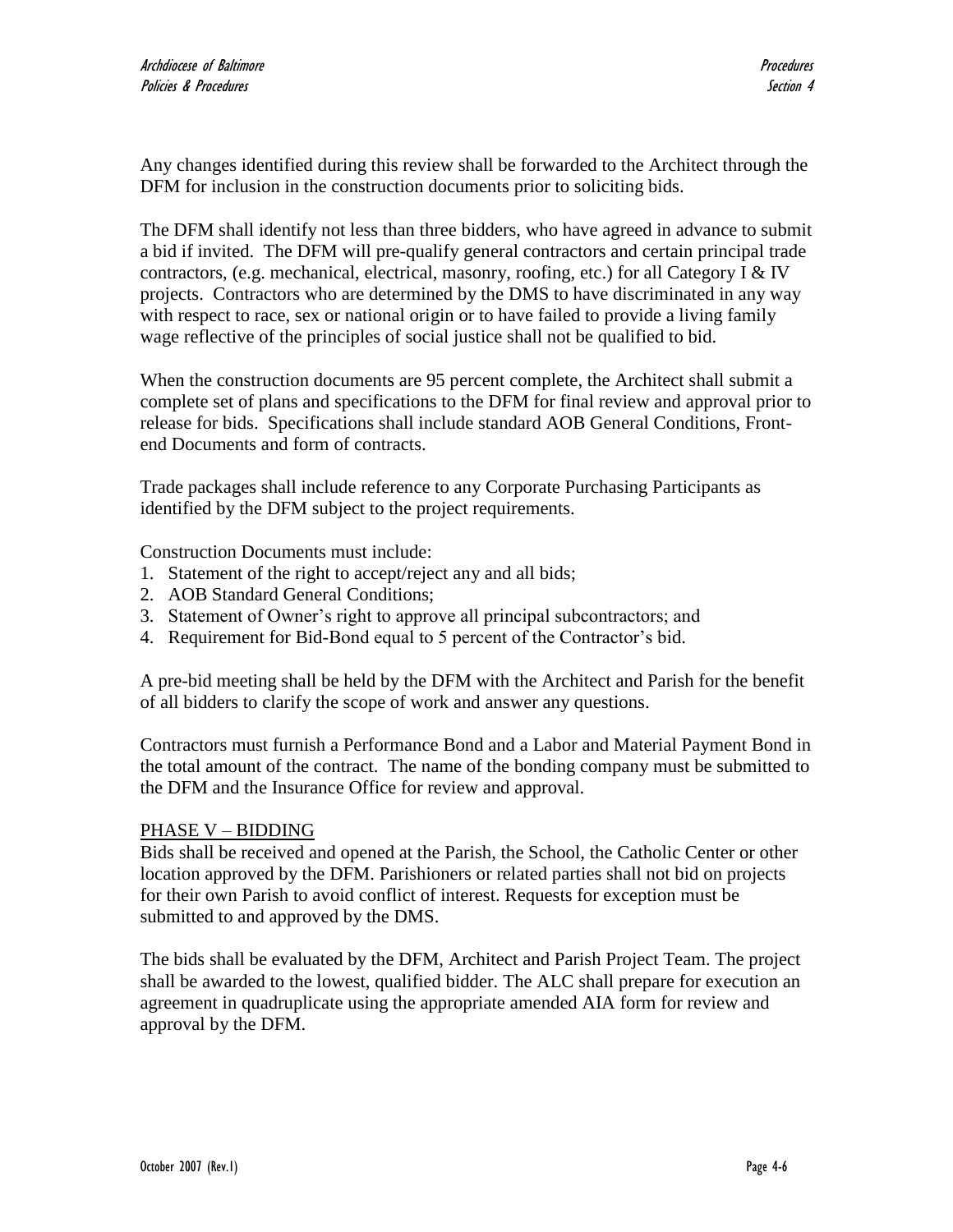Before the contract is signed, the DFM and Architect shall review the bid proposal in detail with the successful bidder to insure that everything in the specifications is covered by the bid. Copies of the executed agreement shall be distributed as follows:

- 1. One original to the Pastor or Head of the Institution;
- 2. One original to the Contractor;
- 3. One original to the Archdiocesan Legal Counsel;
- 4. One original to the DFM;
- 5. One photocopy to the Design Team.

# PHASE VI – CONSTRUCTION

After the contract is signed and prior to construction, a meeting of the General Contractor, all Principal Subcontractors, the Architect, DFM, the Pastor and designated Parish representative shall be held to review all aspects of the contract.

Progress meetings shall be held at least every two weeks at the job site with the Contractor, Architect, DFM and Parish representative. Minutes of all meetings shall be recorded by the Architect and copies submitted to all present and interested parties.

Copies of all Change Orders shall be submitted to the DFM for its records. All Change Orders shall be documented and processed in a timely manner, following AOB policy with regard to approval. Any adjustments/changes to the authorized budget shall be approved in advance by the DMS.

Payments to the Contractor shall be made upon monthly requisitions in which the amounts to be paid are certified by the Architect and forwarded to the Project Manager. Ten percent shall be withheld from each monthly requisition until the project is substantially complete.

Professional fees shall be paid in stages as set forth in the agreement between the Architect and the AOB. Professional fees for construction administration shall be paid monthly.

Prior to AOB acceptance of the Work, the Parish, Contractor, Architect and DFM shall conduct an inspection of the Work and the Architect shall prepare a "Punch List" of all non-compliant work; the Contractor shall obtain all Use and Occupancy Permits; and the Architect shall issue the Certificate of Substantial Completion identifying the date on which the AOB was able to take beneficial occupancy and the Contractor Warranty Period initiation date for all satisfactorily completed work.

Prior to this acceptance of the Work, the Contractor shall submit all Operating and Maintenance manuals; shall train the Owner in the operation and maintenance of all systems; and shall submit to the Owner all warranties, permanent keys, and all special tools.